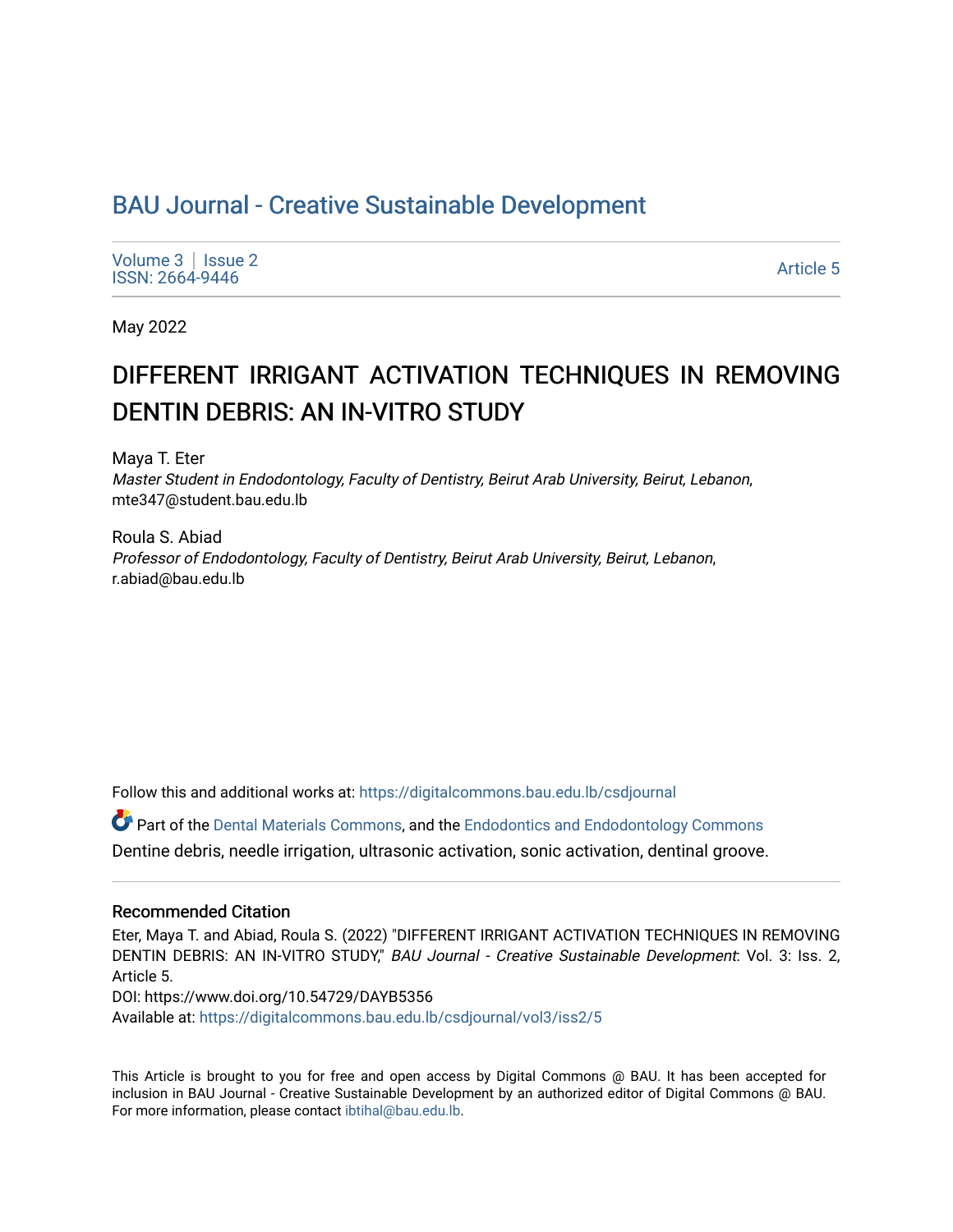# DIFFERENT IRRIGANT ACTIVATION TECHNIQUES IN REMOVING DENTIN DEBRIS: AN IN-VITRO STUDY

# **Abstract**

During endodontic treatment, the efficiency of irrigation depends on two criteria: the antimicrobial and dissolving properties of the irrigation solution and the delivery system used that dictates the flushing action of the irrigant and consequently enable it to reach complex areas. The purpose of this in-vitro study was to compare the cleaning efficiency of EDDY sonic activation with needle irrigation and passive ultrasonic activation regarding elimination of dentin debris. Forty single rooted extracted teeth were instrumented and then were split in bucco-lingual direction. A longitudinal groove was performed in the inner surface of one root half of each tooth. Grooves were filled with dentine debris mixed with 5.25 % NaOCl in order to simulate an uninstrumented canal extension. Root halves were reassembled and were randomly divided into three groups: G1 needle irrigation, G2 passive ultrasonic activation (Acteon Satelec, Merignac, France) and G3 sonic activation using EDDY system (VDW, Munich, Germany). Ten roots served as control. After irrigation protocols, root halves were disassembled and digital images of grooves were taken using a stereomicroscope (Olympus, Japan). Evaluation of the amount of the remaining dentin debris was performed using a scoring system. No statistically significant difference existed between negative control and passive ultrasonic activation and EDDY activation respectively. Both activation techniques performed equally in removing dentine debris and significantly better than needle irrigation. No significant difference was found between needle irrigation and positive control.

# Keywords

Dentine debris, needle irrigation, ultrasonic activation, sonic activation, dentinal groove.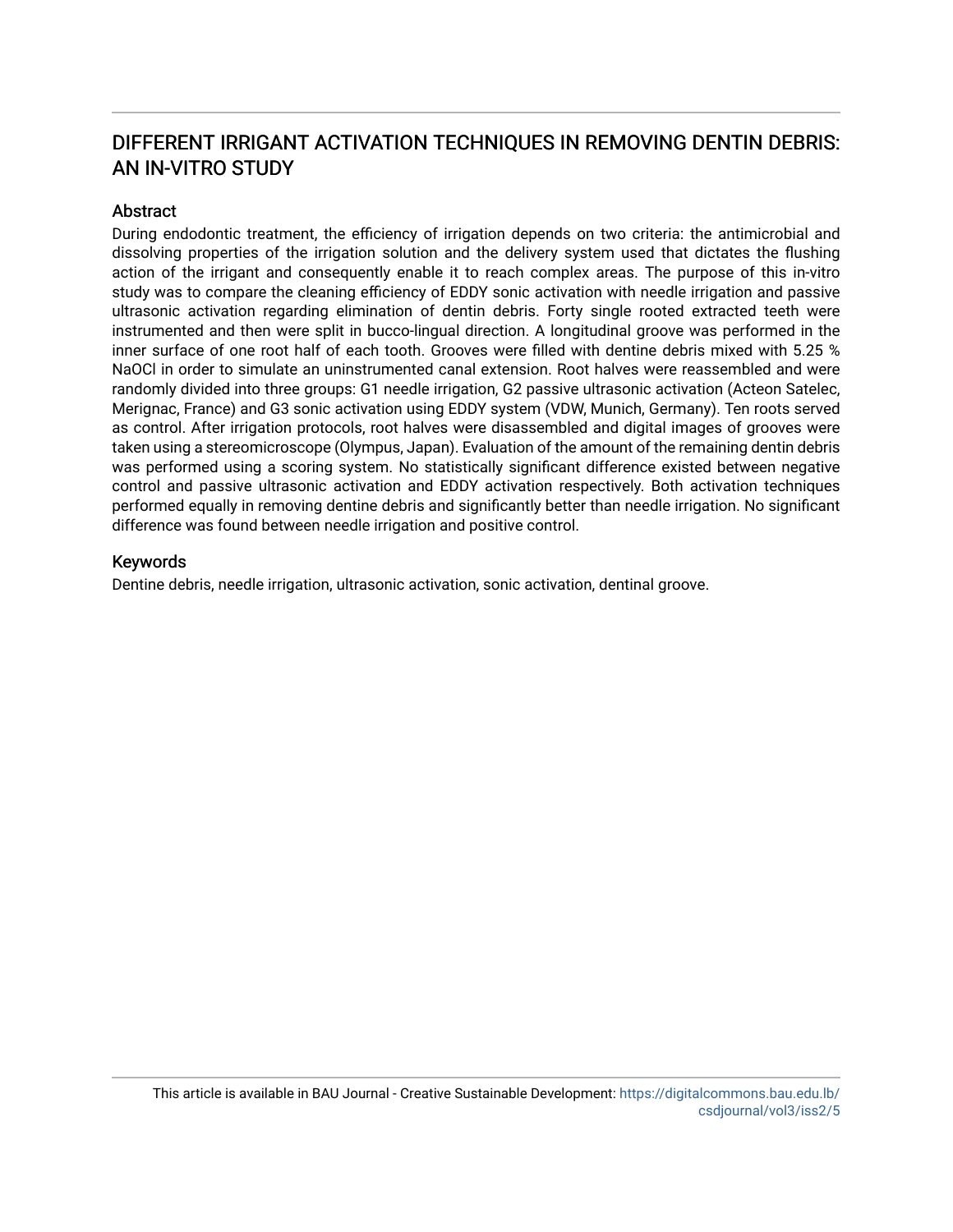### **1. INTRODUCTION:**

During endodontic treatment, both mechanical instrumentation and chemical irrigation are necessary for adequate disinfection of the root canal system from microorganisms and their byproducts, vital tissues, necrotic pulpal remnants and dentin debris (Eneide et al., 2019). However, complete removal of these components is commonly not achievable in complex anatomical areas of the root canal (Justo et al., 2014). For instance, Peters et al. reported in their study that at least 35% of root canal walls remain untouched regardless of the instrumentation technique used (Peters, Schönenberger, & Laib, 2001). In fact, dentin debris accumulate into canal irregularities and prevent the flow of irrigants. These trapped debris contain microorganisms which in conjunction with root canal biofilm contribute to persistent canal infection and thus the failure of endodontic treatment (Cesario et al., 2018).

Irrigation techniques affect greatly the outcome of endodontic treatment as irrigant needs to access and disinfect all canal irregularities and extension that are inaccessible by instrumentation, flush out dentin debris, kill microorganisms, destroy endotoxins, dissolve pulpal tissues and remove the smear layer (Duque et al., 2017). The most commonly used irrigant is sodium hypochlorite due to its antimicrobial activity and its ability to dissolve organic tissues (Eneide et al., 2019). However, dentin debris are composed mainly of inorganic components, which cannot be dissolved by sodium hypochlorite (Van Der Sluis, Versluis, Wu, & Wesselink, 2007). Therefore, the efficiency of irrigation depends on two criteria: the antimicrobial and dissolving properties of the irrigation solution, and the delivery system used that dictates the flushing action of the irrigant and consequently enables it to reach complex areas and to remove both organic and inorganic debris (Justo et al., 2014).

Conventional needle irrigation was frequently reported to be ineffective in delivering irrigation solution to the whole root canal system especially in the presence of complex anatomy. Its insufficient flushing action does not allow the irrigant to adequately clean the apical third of the canal and to reach canal irregularities such as isthmuses, accessory and secondary canals (Virdee, Seymour, Farnell, Bhamra, & Bhakta, 2018).

Several studies have shown that the flushing action of irrigants could be promoted by activation (Castagnola et al., 2014; Lee, Wu, & Wesselink, 2004b). In fact, different activation methods and devices have been introduced in order to promote root canal debridement such as ultrasonic and sonic activation (Eneide et al., 2019).

Using ultrasonic energy in root canal debridement was firstly introduced by Richman in 1957. When a file is activated with passive ultrasonic energy, it produces acoustic microstreaming that creates enough shear forces to dislodge debris from instrumented root canals (Richman, 1957). This results in significantly cleaner canals when compared to canals cleaned by conventional needle irrigation (Plotino et al., 2019; Sabins, Johnson, & Hellstein, 2003). However, when the ultrasonic file touches the canal wall, the energy drops down leading to restriction of the file movement, also the repeated file-to-wall contact causes uncontrolled dentin removal and thus induces deformation in the canal morphology (Plotino et al., 2019).

Passive activation of ultrasonic file in the root canal was advocated in 1999 by Jensen et al., who suggested the activation of an ultrasonic file after the completion of hand instrumentation with ultrasonic energy irrespective of the preparation technique employed and without any attempt to contact or instrument the canal walls (Jensen, Walker, Hutter, & Nicoll, 1999). In these instances, the file will vibrate freely in the root canal which increases the acoustic micro-streaming and hydrodynamic cavitation (Sabins et al., 2003).

Sonic energy was also used for irrigant activation during root canal treatment. In contrast to ultrasonic devices, which make the file vibrates along multiple nodes and antinodes, sonic devices operate at only one negative and positive node (Agarwal et al., 2017). Endoactivator was the most studied sonic device when comparing sonic and ultrasonic irrigant activation (Plotino et al., 2019). Nevertheless, this device employs low frequency (166–300 Hz) when compared to ultrasonic device (40 000 Hz). This most likely explains why studies tend to favor the use of ultrasonic activation over sonic activation for canal debridement (Plotino et al., 2019). Another sonic powered system has been introduced, the EDDY system (EDDY; VDW, Munich, Germany), that operates on a vibrating air scaler handpiece at a high power of 6000 Hz. According to the manufacturer, the vibration at high frequency is transferred to the non-cutting polyamide tip which in turn will oscillate at high amplitude due to the high-quality tip material. The movements of the tip will trigger acoustic streaming and cavitation effects similar to those produced by passive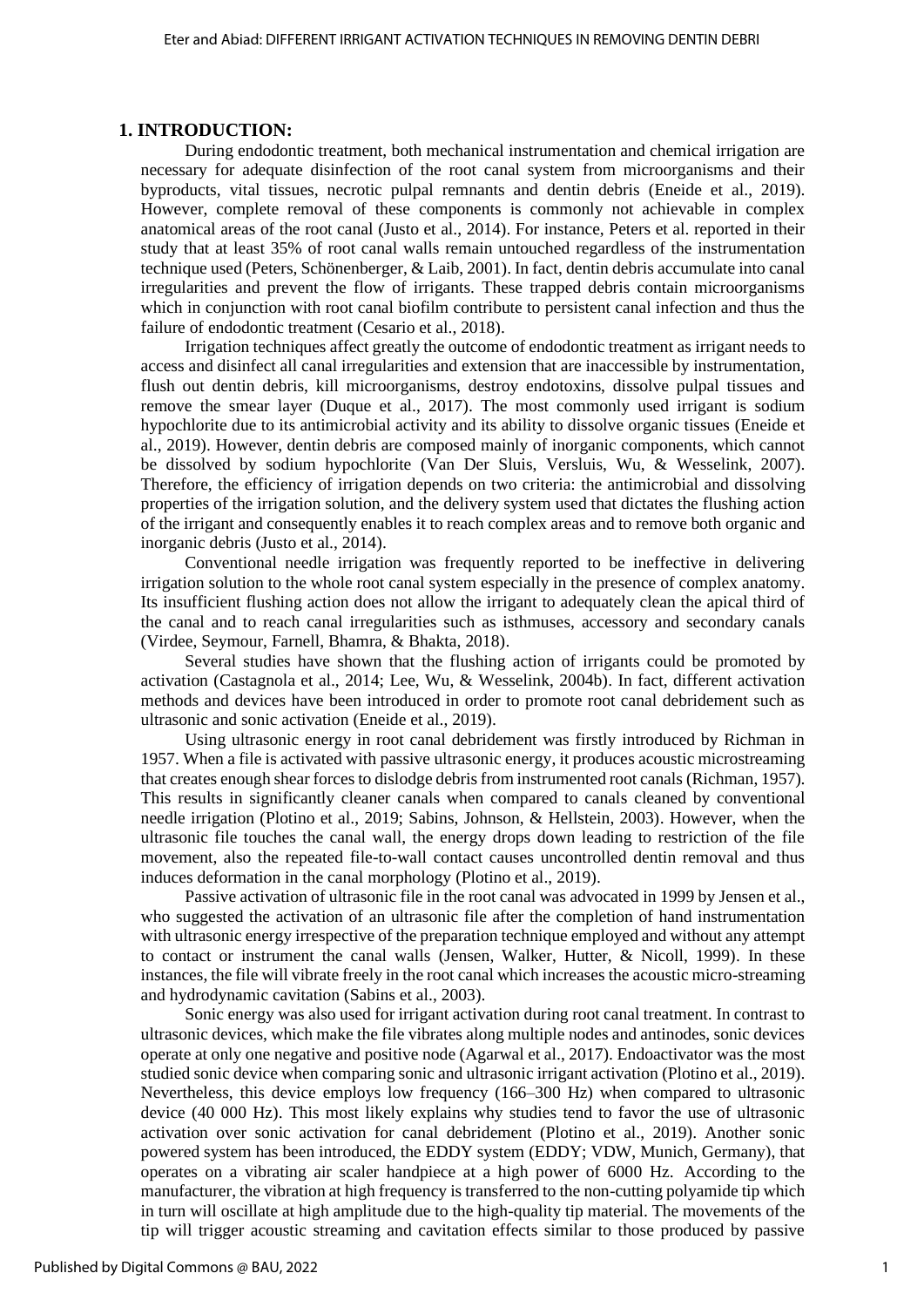ultrasonic activation but without iatrogenic cutting of dentinal walls ("Innovative Sonic Powered Irrigation," 2021; Plotino et al., 2019).

The purpose of this in vitro study was to compare the cleaning efficiency of EDDY sonic activation with conventional needle irrigation and passive ultrasonic activation regarding elimination of dentin debris from an artificial groove created into the apical third of prepared root canals. The null hypothesis tested was that there would be no differences in dentin debris removal by different irrigant activation techniques.

# **2. MATERIALS AND METHODS:**

The present research was conducted after the approval of the Institutional Review Board of Beirut Arab University (IRB approval code: 2021-H-0092-D-R-0451).

Forty single rooted extracted human teeth with minimal curvature were selected and decoronated with a diamond disk (Kirar, Jain, & Patni, 2017) at the level of the cemento-enamel junction to obtain a standardized root length of 14 mm. These teeth were stored in thymol solution until use (Justo et al., 2014). The presence of a single canal was confirmed by placing a K-file #10 (Mani, Japan) and by taking mesiodistal and buccolingual radiographs. Working length was determined visually using a dental operating microscope (Leica Microsystems, Wetzlar, Germany) by subtracting 1 mm from the measurement when the file passes the major foramen (Urban, Donnermeyer, Schäfer, & Bürklein, 2017). Root canals were then cleaned and shaped using Reciproc Blue rotary files (VDW, Munich, Germany), 5 ml of 5.25% sodium hypochlorite and 5 ml of 17% EDTA solution. Irrigation was performed using 30-gauge side vented needles (Endotop, Poland) inserted 1 mm from the working length (Kirar et al., 2017).

After instrumentation, teeth were fixed in Eppendorf vials with an impression silicone material (3M ESPE<sup>TM</sup>, Seefeld, Germany) (Arslan et al., 2015). After complete setting, teeth were removed from the silicone material, and two longitudinal grooves were created on the buccal and lingual external root surfaces of each tooth with a diamond disk under copious water-cooling, in order to facilitate later separation of the root in bucco-lingual direction. Grooves were created with caution in order to conserve the inner dentinal layer that surrounds the canal. Then, a razor blade was placed in the buccal or lingual groove and gentle tapping was performed on the blade in order to separate the root into two longitudinal halves. After root splitting, a longitudinal groove was performed in the inner surface of one root half of each tooth by a scaler. The groove was of approximately 1 mm wide, 0.5 mm deep and 3 mm long and it was located 2 to 5 mm away from the apex. The root halves were then cleaned from debris using a tooth brush and irrigated with 5ml of 17% EDTA and 5ml of 5.25 % sodium hypochlorite. Grooves were then filled with dentin debris mixed with 5.25% NaOCl to simulate a situation where dentin debris accumulates in uninstrumented canal extensions. Root halves were reassembled using sticky wax and the apical foramen of each root was sealed with wax to assure a close system, then roots were remounted in Eppendorf vials (Arslan et al., 2015). Samples were randomly divided into three groups according to the irrigation technique (table 1):

Group 1 (G1): Needle irrigation

Group 2 (G2): Passive Ultrasonic Irrigation (PUI) (Acteon Satelec, Merignac, France)

Group 3 (G3): Sonic Powered Irrigation using EDDY (EDDY; VDW, Munich, Germany).

Also, 10 roots were equally divided into negative and positive control groups.

In group 1, teeth were irrigated with 5ml of 5.25% sodium hypochlorite; a 30-gauge side vented needle was used during the procedure and was placed 1 mm from the working length for 1 minute. The irrigant was then left in the canal for 1 minute. Thereafter, the canal was rinsed with normal saline for 1 minute and was irrigated with 5ml of 17% EDTA for 1 minute. The solution was left in the canal for another 1 minute. The canal was again rinsed with normal saline. Another cycle was performed by irrigating the canal with 5 ml of 5.25% sodium hypochlorite for 1 minute and by leaving it in the canal for another 1 minute (Kirar et al., 2017).

In group 2, irrigants in the root canal were activated using ultrasonic device (Acteon Satelec, Merignac, France). The canal was irrigated with 5ml of 5.25% sodium hypochlorite and an ultrasonic tip (IrriSafe taper 20/02; Satelec Acteon, Merignac, France) was used for activation 1 mm shorter than the working length for 1 minute and without touching the canal walls. Hereafter, the irrigant was left in the canal for 1 minute, then normal saline was used for rinsing followed by irrigation with 5 ml of 17 % EDTA. EDTA solution was ultrasonically activated with the same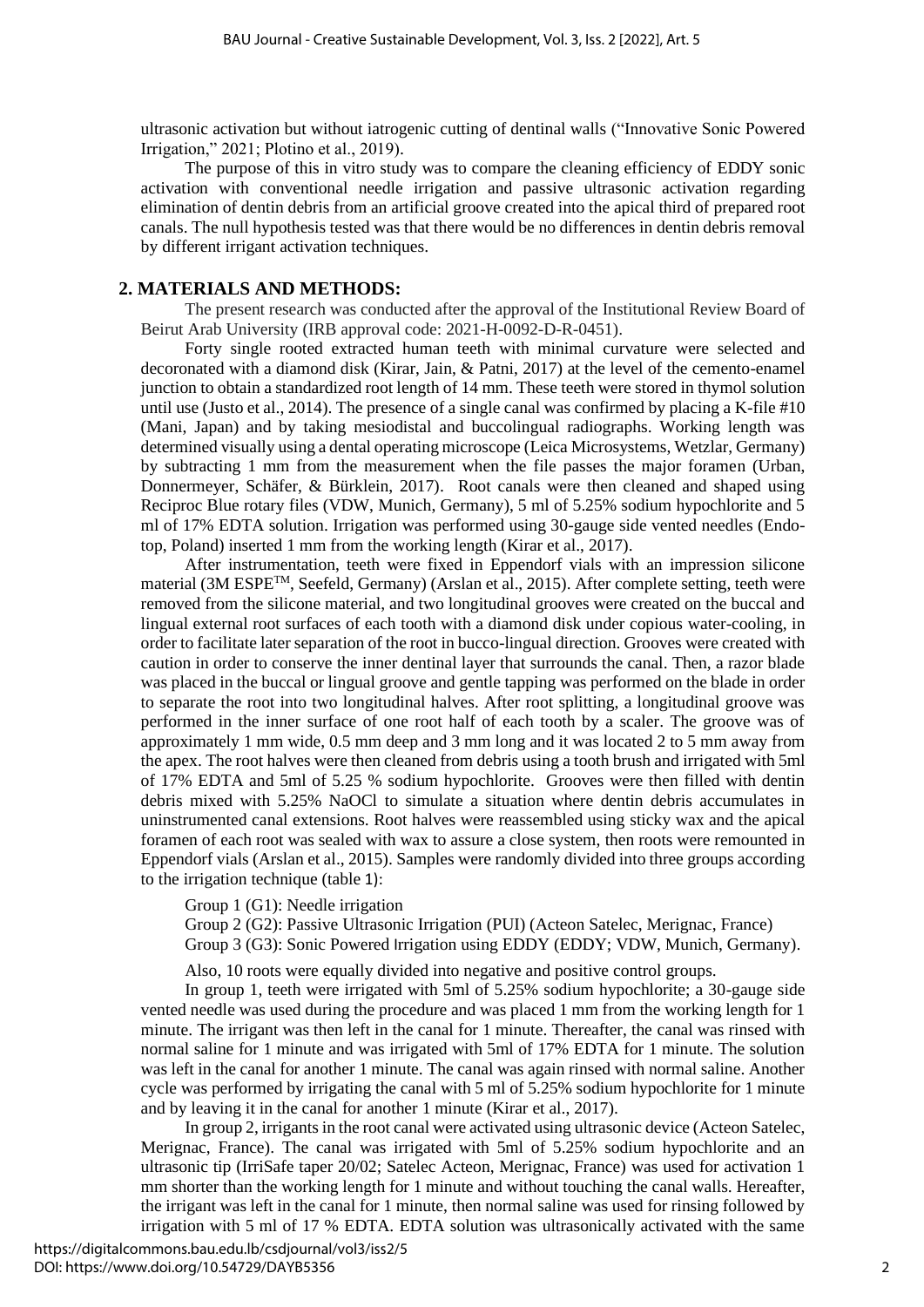file for 1 minute, then the solution was left undisturbed in the canal space for another 1 minute. The canal was rinsed with normal saline. A final irrigation was performed with 5ml of 5.25% sodium hypochlorite which was ultrasonically activated for 1 minute and then left untouched in the canal for another 1 minute (Kirar et al., 2017).

In group 3, EDDY sonic powered system (EDDY; VDW, Munich, Germany) was used, this system employs sonic energy to activate irrigating solution and to produce acoustic streaming with cavitation effects. According to the manufacturer, EDDY flexible polyamide tips enhance tissue dissolving ability of irrigants and are able to reach beyond curvature, maintaining the original anatomy of the canal. Each canal was irrigated with 5ml of 5.25% sodium hypochlorite and EDDY irrigation tip was used for activation, 1 mm shorter than the working length for 1 minute. Hereafter, the irrigant was left in the canal for 1 minute, then normal saline was used for rinsing followed by irrigation with 5 ml of 17 % EDTA. EDTA solution was activated with EDDY sonic powered system using EDDY irrigation tip for 1 minute, the solution was then left in the canal space for another 1 minute. The canal was rinsed with normal saline. A final irrigation was performed with 5ml of 5.25% sodium hypochlorite which was sonically activated for 1 minute and then left untouched in the canal for 1 minute (Kirar et al., 2017).

Five roots served as negative control group where teeth were prepared and split with the grooves left empty. Another 5 roots served as positive control group where teeth were prepared, split and the grooves were filled with dentin debris but without subsequent removal of these debris (Pabel & Hülsmann, 2017).

After each irrigation protocol, root canals were rinsed with 5ml distilled water and dried with paper points. Thereafter, roots were separated and digital images of root halves containing the groove were taken using a stereomicroscope (Olympus, Japan) attached to a digital camera at 2.5x magnification.

Evaluation of the amount of the remaining dentin debris was performed using the following scoring system (Aksel, Küçükkaya Eren, & Serper, 2017; Van Der Sluis et al., 2007; van der Sluis, Vogels, Verhaagen, Macedo, & Wesselink, 2010) [\(Fig.1\)](#page-5-0):

Score 1: less than 25% of the groove surface is filled with debris

Score 2: 25 to 50% of the groove surface is filled with debris

Score 3: 50 to 75% of the groove surface is filled with debris

Score 4: more than 75% of the groove surface is filled with debris.

The differences in dentine debris scores between different groups were assessed by means of Kruskal Wallis test using the SPSS software (SPSS, Inc, Chicago, USA). The level of significance was set at  $P= 0.05$ . Multiple comparisons were adjusted using a Bonferroni correction.

#### **Table 1: Samples distribution in G1, G2, G3, negative control and positive control groups.**

| Groups                            | Number of teeth |
|-----------------------------------|-----------------|
| G1: Needle irrigation             | $n=10$          |
| G2: Passive ultrasonic irrigation | $n=10$          |
| G3: EDDY sonic activation         | $n=10$          |
| Negative control                  | $n=5$           |
| Positive control                  | $n=5$           |
| Total                             | $N=40$          |

Reference: Eter, M. & Abiad, R.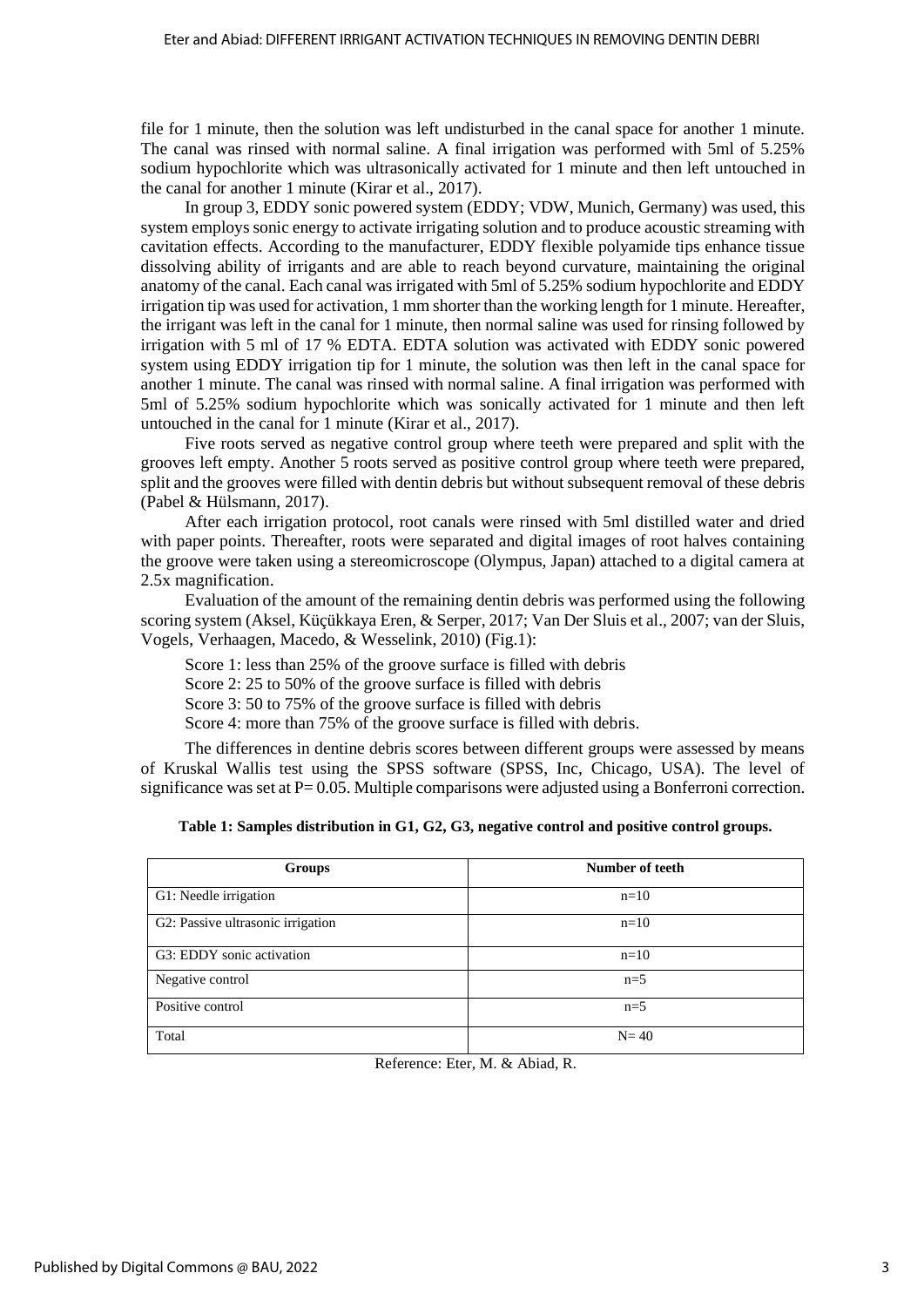

<span id="page-5-0"></span>Fig.1: Dentine debris scores. (A) Score 1: less than 25% of the groove surface is filled with debris; (B) Score 2: 25 to 50% of the groove surface is filled with debris; (C) Score 3: 50 to 75% of the groove surface is filled with debris; (D) Score 4: more than 75% of the groove surface is filled with debris. Magnification: 2.5x.

# Reference: Eter, M. & Abiad, R.S.

## **3. RESULTS:**

The results of this study are reported in Table 2. All positive control samples showed a completely filled groove (score 4), whereas all negative control samples showed a completely empty groove (score 1). All samples in different groups showed remaining debris regardless of the activation technique used. None of the 10 samples in the needle irrigation group whereas 6 of the 10 samples in the passive ultrasonic activation group and 5 of the 10 samples in the EDDY activation group showed 1 debris scores (table 2 and [Fig.2\)](#page-6-0). The passive ultrasonic activation and the EDDY activation groups exhibited the best scores.

Statistical analysis revealed a statistically significant difference between all groups including positive and negative controls  $(P<0.01)$ . Pairwise comparison demonstrated that no statistically significant difference existed between negative control and passive ultrasonic activation  $(P=1)$  and EDDY activation  $(P=1)$  respectively. Both activation techniques performed equally in removing dentine debris  $(P=1)$  and significantly better than needle irrigation  $(P=0.024)$ for passive ultrasonic activation and P=0.029 for EDDY activation). Interestingly, no significant difference was found between needle irrigation and positive control  $(P=1)$ . The distribution of samples among different scores is represented in Fig.3 and the results of pairwise comparisons of groups are represented in table 3.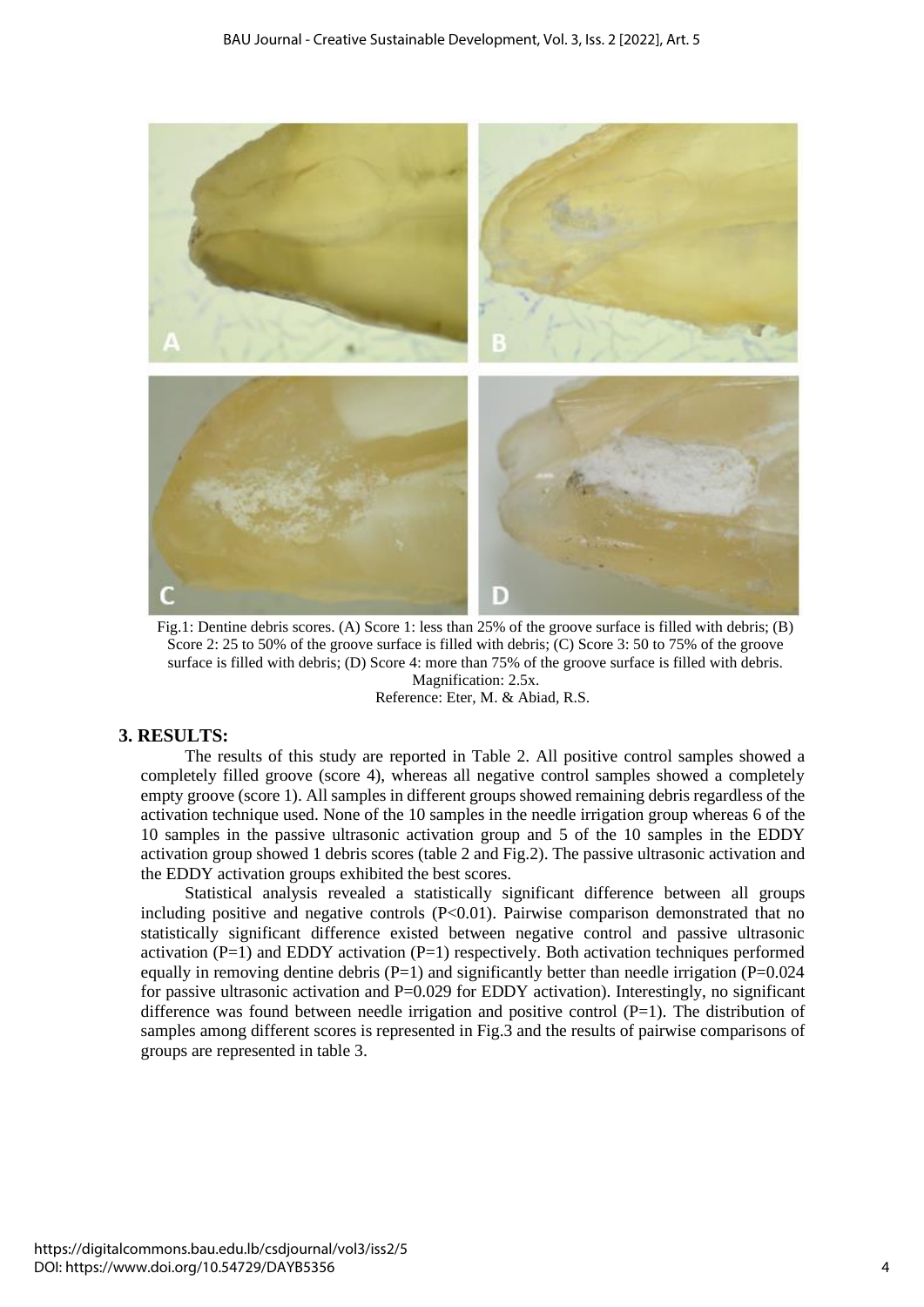| Scores<br>Groups    | Less than 25% of<br>debris | $25-50\%$ of debris | 50-75% of debris | More than 75% of<br>debris |  |
|---------------------|----------------------------|---------------------|------------------|----------------------------|--|
| G1                  |                            |                     |                  |                            |  |
| G <sub>2</sub>      | 6                          | 2                   |                  |                            |  |
| G <sub>3</sub>      | 5                          | 4                   |                  |                            |  |
| Negative<br>control |                            |                     |                  |                            |  |
| Positive control    |                            |                     |                  |                            |  |
| Sum                 | 16                         |                     |                  | 12                         |  |

**Table 2: Distribution of dentine debris scores in different groups**

Reference: Eter, M. & Abiad, R.

 $20$ 

 $15$ 

 $\overline{5}$ 

 $\sqrt{2}$ 

Count  $10$ 



<span id="page-6-0"></span>

Less than 25%-50%<br>25% More than<br>75% Scores Fig.3: Distribution of samples among different scores

50%-75%

Total  $N = 40$ 

Reference: Eter, M. & Abiad, R.

**Table 3: Results of Pairwise comparisons of groups. The significance level is 0.05. (a)Significance values have been adjusted by the bonferroni correction for multiple tests.**

| Sample 1-Sample 2                           | <b>Test Statistic</b> | Std. Error | <b>Std. Test Statistic</b> | Sig.  | Adj. Sig. <sup>a</sup> |
|---------------------------------------------|-----------------------|------------|----------------------------|-------|------------------------|
| Negative<br>control-                        | 26.000                | 7.016      | 3.706                      | .000  | .002                   |
| Positive control                            |                       |            |                            |       |                        |
| Negative<br>control-G1                      | $-21.600$             | 6.076      | $-3.555$                   | .000. | .004                   |
| (Needle irrigation)                         |                       |            |                            |       |                        |
| Negative control-G2                         | $-6.800$              | 6.076      | $-1.119$                   | .263  | 1.000                  |
| (PUI)                                       |                       |            |                            |       |                        |
| Negative<br>control-G3                      | $-6.600$              | 6.076      | $-1.086$                   | .277  | 1.000                  |
| (EDDY activation)                           |                       |            |                            |       |                        |
| G3 (EDDY activation)-                       | 19.400                | 6.076      | 3.193                      | .001  | .014                   |
| Positive control                            |                       |            |                            |       |                        |
| G3 (EDDY activation)-                       | 15.000                | 4.961      | 3.023                      | .002  | .025                   |
| G1 (Needle irrigation)                      |                       |            |                            |       |                        |
| G3 (EDDY activation)-                       | .200                  | 4.961      | .040                       | .968  | 1.000                  |
| $G2$ (PUI)                                  |                       |            |                            |       |                        |
| (PUI)-Positive<br>G <sub>2</sub>            | 19.200                | 6.076      | 3.160                      | .002  | .016                   |
| control                                     |                       |            |                            |       |                        |
| G <sub>2</sub> (PUI)-G <sub>1</sub> (Needle | 14.800                | 4.961      | 2.983                      | .003  | .029                   |
| <i>irrigation</i> )                         |                       |            |                            |       |                        |
| G1 (Needle irrigation)-                     | 4.400                 | 6.076      | .724                       | .469  | 1.000                  |
| Positive control                            |                       |            |                            |       |                        |

Reference: Eter, M. & Abiad, R.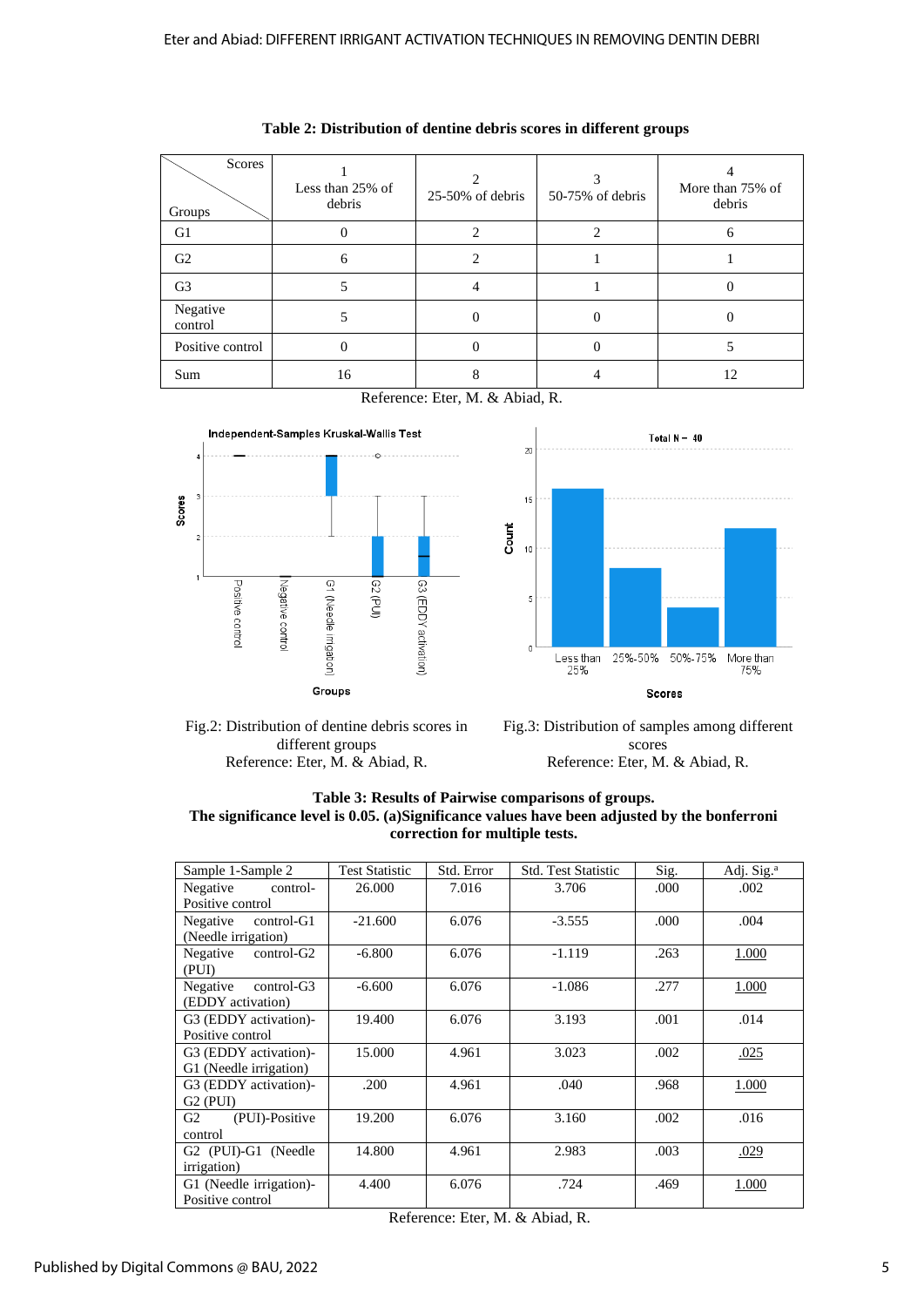#### **4. DISCUSSION**

The removal of debris, smear layer, and thus most microorganisms from infected root canals remains the most important objective of endodontic treatment (Hulsmann, Peters, & Dummer, 2005). Despite the release and the implementation of new endodontic instruments and devices, more than 50% of root canal walls remain untouched by mechanical preparation due to the complex anatomy of the root canal system including isthmuses, extensions, lateral and accessory canals (Paqué, Ganahl, & Peters, 2009). In addition, investigators had proven that both reciprocating and rotating instruments contributed to the accumulation of debris into canal irregularities during canal preparation (Paqué, Al-Jadaa, & Kfir, 2012). Irrigation and mostly activation of irrigation solution are primordial for canal debridement, improvement of disinfection and cleanliness of the entire root canal system (Urban et al., 2017). Thus, the objective of this study was to compare the effectiveness of sonic activation using EDDY, passive ultrasonic activation and conventional needle irrigation in the removal of dentin debris from simulated canal extension created in the apical third of extracted human teeth.

In this study, the removal of debris has been used as a standard for the evaluation of the cleaning efficiency of different irrigant activation techniques, because debris includes dentin chips, residual necrotic and vital pulp tissues attached to the canal wall which are considered in many cases to be infected (Hülsmann, Rümmelin, & Schäfers, 1997). This debris may impede the penetration of antimicrobial agents of irrigants and intracanal medications into dentinal tubules and canal irregularities. Hence, infection and biofilm may persist in the canal wall zones covered with debris compromising the prognosis after root canal treatment (Carr, Schwartz, Schaudinn, Gorur, & Costerton, 2009).

Many studies confirmed that debridement of the apical third of the canal is more difficult than the coronal two thirds regardless of the irrigation technique used (Al-Ali, Sathorn, & Parashos, 2012; Schmidt et al., 2015; Urban et al., 2017). This is probably due to the fact that canal diameter decreases significantly in the apical third, and that canal diameter influences the volume, exchange of irrigants and effectiveness of debris elimination at the working length (De Gregorio et al., 2013; van der Sluis, Wu, & Wesselink, 2005). For these reasons, the artificial groove in this study, was performed in the apical third of the canal.

It was already demonstrated that the level of root canal disinfection greatly depends on the size of the preparation (Chow, 1983). Irrigant activation methods were reported to be efficient in root canals with greater preparation size (Usman, Baumgartner, & Marshall, 2004; van der Sluis et al., 2005). Comparable studies have experienced the effectiveness of irrigant activation methods in root canals prepared to a final size of 40 (Bhuva et al., 2010; Neuhaus, Liebi, Stauffacher, Eick, & Lussi, 2016), while, in this study the samples were instrumented to a final preparation size of 25 taper 8%, to test the effectiveness of these methods in narrower root canal.

The most commonly used activation technique among endodontists seems to be passive ultrasonic irrigation (Dutner, Mines, & Anderson, 2012), so that this activation technique is considered as a gold standard (Mohmmed et al., 2018, 2017). This is probably due to the fact that most studies have demonstrated the superiority of passive ultrasonic activation over sonic activation in canal debridement (Jensen et al., 1999; Plotino, Pameijer, Maria Grande, & Somma, 2007; Van Der Sluis et al., 2007)(Ahmad, Ford, Crum, & Wilson, 1990). Cavitation effect is the creation and the subsequent breakdown of millions of tiny bubbles in a fluid, whereas acoustic streaming is defined as a rapid movement of the fluid in a vortex or circular direction around the vibrating tip (Van Der Sluis et al., 2007). Passive ultrasonic irrigation was repeatedly reported as superior to needle irrigation in eliminating tissue residues and dentin debris, removing smear layer and reducing bacterial loads (Lee, Wu, & Wesselink, 2004a; Van Der Sluis et al., 2007). These findings are in accordance with the result of this study. On the other hand, passive ultrasonic irrigation has its limitation: firstly, the contact of the ultrasonic insert with the canal walls causes the energy of the oscillating file to drop and limits the file movement (Walmsley  $\&$  Williams, 1989). This is especially important in curved canal where the free oscillation of the ultrasonic file is significantly restrained. In addition, ultrasonic files, despite having a non-active tip, are fabricated from steel, which is harder than dentin. Accordingly, ultrasonic files may create irregularities in the root canal, and thus should only be used for final irrigation (Boutsioukis, Verhaagen, Walmsley, Versluis, & van der Sluis, 2013).

Until recently, sonic devices used for irrigant activation demonstrated lower efficiency than ultrasonic devices, mostly due to their inferior power. Typically, sonic devices operate at 1 to 8000 https://digitalcommons.bau.edu.lb/csdjournal/vol3/iss2/5 DOI: https://www.doi.org/10.54729/DAYB5356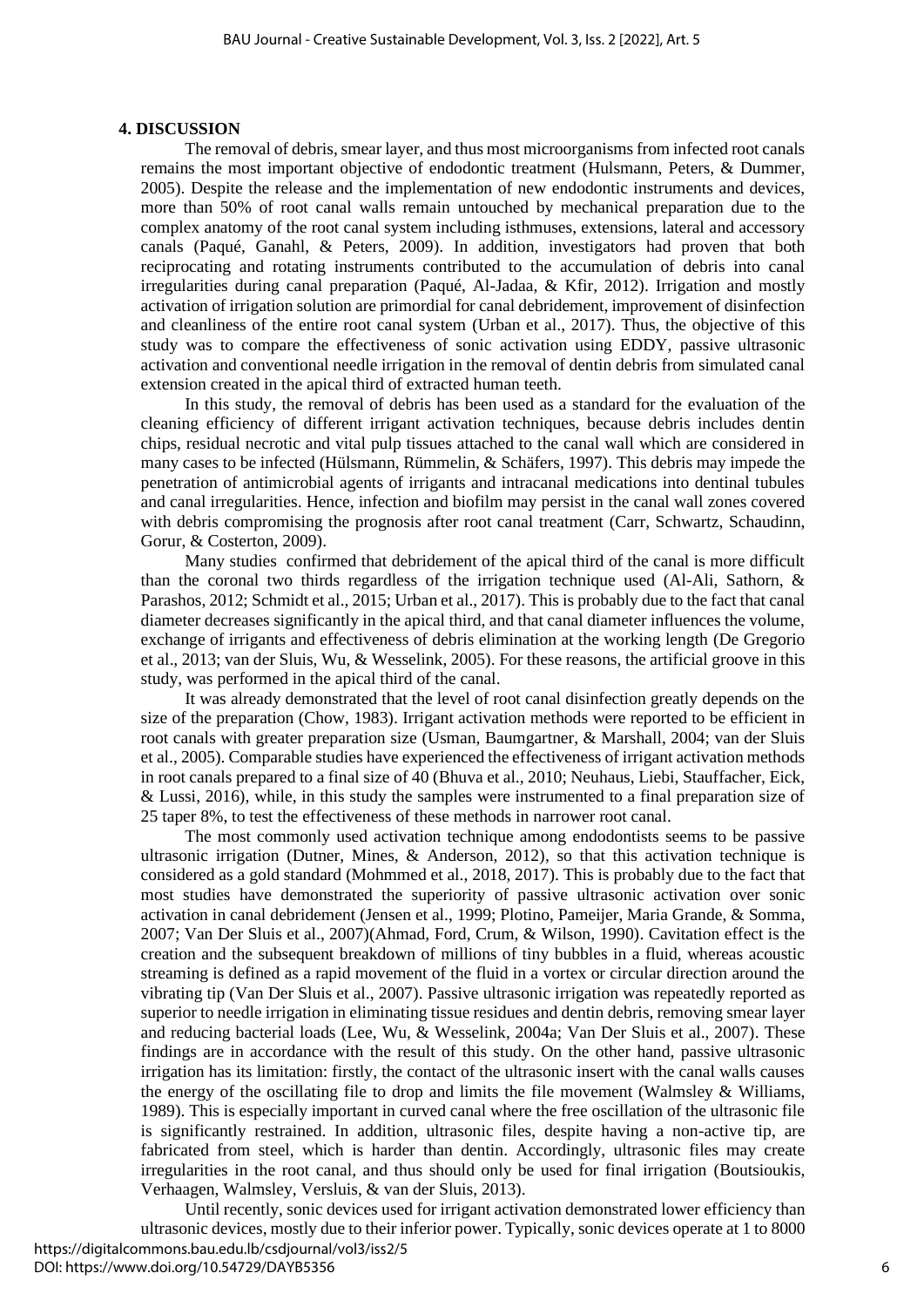Hz whereas ultrasonic devices operate at 25 000- 40 000 Hz (Sabins et al., 2003; Walmsley & Williams, 1989). However, sonic activation has some advantages over ultrasonic activation: the sonic tips are made from plastic-like material, so the movements of the tip are not restrained when it comes in contact with the root canal walls. Hence, no irregularities are created by the sonic tip in the canal walls. In addition, the flexible tip of sonic devices may be more beneficial in severely curved canals in comparison to rigid metal ultrasonic tips, because they may easily access the apical area of the canal in curved canals and can vibrate despite contact with the canal walls. This probably makes sonic activation safer and more convenient in curved canal than ultrasonic activation (Neuhaus et al., 2016). The EDDY system is a sonic activation device, which according to the manufacturer operates at a significantly higher power than other more popular sonic devices ("Innovative Sonic Powered Irrigation," 2021).

The results of this study showed that no statistically significant difference existed between sonic and passive ultrasonic activation in debris removal from the artificial groove and that both activation techniques performed significantly better than conventional needle irrigation. This result is consistent with that of a previous article which demonstrated that sonic activation with EDDY system might be similar to passive ultrasonic activation in decreasing the amount of debris in curved and straight root canals (Neuhaus et al., 2016). Also, Haupt et al., found that sonic activation with EDDY was significantly more efficient in removing debris and smear layer from curved root canals than needle irrigation (Haupt, Meinel, Gunawardana, & Hülsmann, 2020). Similarly, two recent researches confirmed the results of this study which demonstrated that EDDY activation and passive ultrasonic activation were equally effective in removing debris and smear layer from the root canal (Alsubait et al., 2021; Plotino et al., 2021). Furthermore, Eneide et al. found that sonic activation with EDDY showed the greater reduction of E. Faecalis and eight other bacterial types when compared to passive ultrasonic activation and needle irrigation especially in narrow canals. They concluded that sonic activation with EDDY is efficient in eliminating bacterial layers from the root canal walls (Eneide et al., 2019). Similarly, two other articles showed that irrigant activation whether with passive ultrasonic activation, Endoactivator or EDDY system promotes the tissue dissolving ability of irrigant from simulated grooves in the root canals of extracted human teeth (Conde et al., 2017; Urban et al., 2017).

In this study, the assessment of the remaining dentin debris was only based on the analysis of two-dimensional pictures of the simulated standard groove; hence, the measurement of the thickness of residues in the created canal extension was not possible. Moreover, despite that this in-vitro technique may be beneficial for standardizing the amount of dentin debris, size and position of the groove, and the volume of irrigant used (Plotino et al., 2019; Rödig, Bozkurt, Konietschke, & Hülsmann, 2010), this study design has its limitation because the artificial groove does not represent the complexity of the root canal system, so the removal of dentin debris from the groove might be easier than from oval canal irregularities and isthmuses in vivo (Rödig et al., 2010). This may lead to an overestimation of the cleaning efficiency of different irrigant activation methods. Accordingly, more laboratory and clinical studies must be performed to accurately determine the cleaning efficacy of EDDY sonic system especially in complex root canal systems such as severely or doubly curved root canals.

### **5. CONCLUSION:**

Under the condition of this study, the removal of dentin debris from artificial apical groove was best achieved by sonic activation using EDDY as well as by passive ultrasonic activation. Both activation techniques were more effective than conventional needle irrigation. However, additional studies are needed to verify these results and to notably determine an irrigation technique, which minimizes the spread of microorganisms beyond the apex in order to avoid subsequent local and systemic pathological reactions.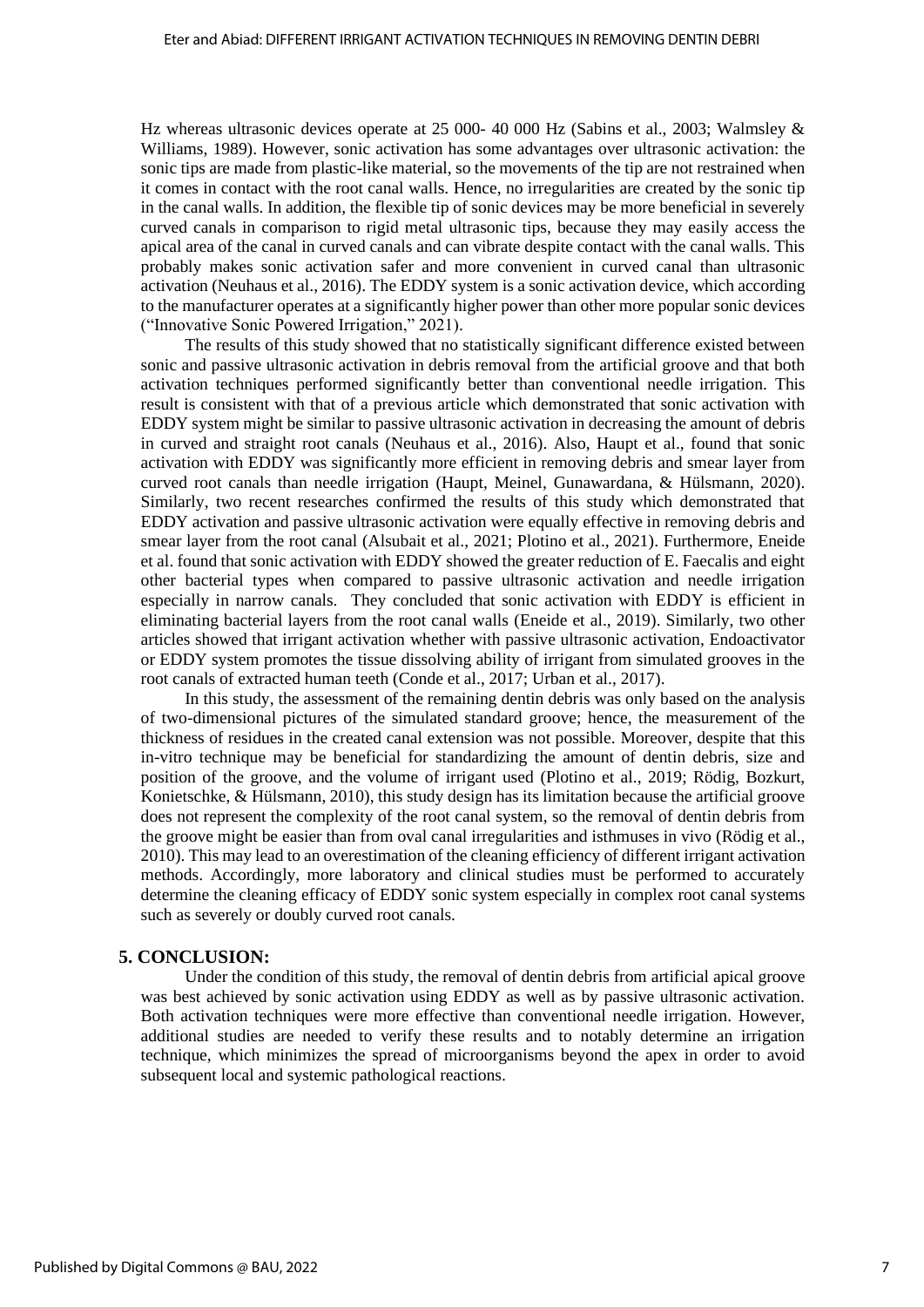# **REFERENCES:**

- − Agarwal, A., Nanda, Z., Deore, R. B., Rudagi, K., Baig, M. O., & Fareez, M. A. (2017). Evaluation of Apical Vapor Lock Formation and comparative Evaluation of its Elimination using Three different Techniques: An in vitro Study. *The Journal of Contemporary Dental Practice*, *18*(9), 790–794. https://doi.org/10.5005/jp-journals-10024-2128
- − Ahmad, M., Ford, T. R. P., Crum, L. A., & Wilson, R. F. (1990). Effectiveness of ultrasonic files in the disruption of root canal bacteria. *Oral Surgery, Oral Medicine, Oral Pathology*, *70*(3), 328– 332. https://doi.org/10.1016/0030-4220(90)90150-Q
- − Aksel, H., Küçükkaya Eren, S., & Serper, A. (2017). Comparison of triple antibiotic paste removal by different irrigation techniques. *Dental Materials Journal*, *36*(3), 303–308. https://doi.org/10.4012/dmj.2016-105
- − Al-Ali, M., Sathorn, C., & Parashos, P. (2012). Root canal debridement efficacy of different final irrigation protocols. *International Endodontic Journal*, *45*(10), 898–906. https://doi.org/10.1111/j.1365-2591.2012.02046.x
- − Alsubait, S., Alshaibani, Y., Alshehri, N., Alnuwaiser, N., Alajimi, T., Almaflehi, N., & Alkahtany, M. (2021). Efficacy of Different Endodontic Irrigant Activation Techniques on Debris Removal from the Mesial Root Canal System of Mandibular Molars. *J Contemp Dent Pract*, *22*(3), 231–236. Retrieved from https://pubmed.ncbi.nlm.nih.gov/34210920/
- − Arslan, H., Akcay, M., Capar, I. D., Saygili, G., Gok, T., & Ertas, H. (2015). An in vitro comparison of irrigation using photon-initiated photoacoustic streaming, ultrasonic, sonic and needle techniques in removing calcium hydroxide. *International Endodontic Journal*, *48*(3), 246– 251. https://doi.org/10.1111/IEJ.12306
- Bhuva, B., Patel, S., Wilson, R., Niazi, S., Beighton, D., & Mannocci, F. (2010). The effectiveness of passive ultrasonic irrigation on intraradicular *Enterococcus faecalis* biofilms in extracted single-rooted human teeth. *International Endodontic Journal*, *43*(3), 241–250. https://doi.org/10.1111/j.1365-2591.2009.01672.x
- − Boutsioukis, C., Verhaagen, B., Walmsley, A. D., Versluis, M., & van der Sluis, L. W. M. (2013). Measurement and visualization of file-to-wall contact during ultrasonically activated irrigation in simulated canals. *International Endodontic Journal*, *46*(11), 1046–1055. https://doi.org/10.1111/iej.12097
- − Carr, G. B., Schwartz, R. S., Schaudinn, C., Gorur, A., & Costerton, J. W. (2009). Ultrastructural Examination of Failed Molar Retreatment with Secondary Apical Periodontitis: An Examination of Endodontic Biofilms in an Endodontic Retreatment Failure. *Journal of Endodontics*, *35*(9), 1303–1309. https://doi.org/10.1016/j.joen.2009.05.035
- − Castagnola, R., Lajolo, C., Minciacchi, I., Cretella, G., Foti, R., Marigo, L., Gambarini, G., Angerame, D., Somma, F. (2014). Efficacy of three different irrigation techniques in the removal of smear layer and organic debris from root canal wall: A scanning electron microscope study. *Giornale Italiano Di Endodonzia*, *28*(2), 79–86. https://doi.org/10.1016/j.gien.2014.09.001
- − Cesario, F., Duarte, M. A. H., Duque, J. A., Alcalde, M. P., De Andrade, F. B., So, M. V. R., De Vasconcelos, B.C., Vivan, R. R. (2018). Comparisons by microcomputed tomography of the efficiency of different irrigation techniques for removing dentinal debris from artificial grooves. *Journal of Conservative Dentistry*, *21*(4), 383–387. https://doi.org/10.4103/JCD.JCD\_286\_16
- − Chow, T. W. (1983). Mechanical effectiveness of root canal irrigation. *Journal of Endodontics*, *9*(11), 475–479. https://doi.org/10.1016/S0099-2399(83)80162-9
- − Conde, A. J., Estevez, R., Loroño, G., Valencia de Pablo, Ó., Rossi-Fedele, G., & Cisneros, R. (2017). Effect of sonic and ultrasonic activation on organic tissue dissolution from simulated grooves in root canals using sodium hypochlorite and EDTA. *International Endodontic Journal*, *50*(10), 976–982. https://doi.org/10.1111/iej.12717
- De Gregorio, C., Arias, A., Navarrete, N., Del Rio, V., Oltra, E., & Cohenca, N. (2013). Effect of apical size and taper on volume of irrigant delivered at working length with apical negative pressure at different root curvatures. *Journal of Endodontics*, *39*(1), 119–124. https://doi.org/10.1016/j.joen.2012.10.008
- − Duque, J. A., Duarte, M. A. H., Canali, L. C. F., Zancan, R. F., Vivan, R. R., Bernardes, R. A., & Bramante, C. M. (2017). Comparative Effectiveness of New Mechanical Irrigant Agitating Devices for Debris Removal from the Canal and Isthmus of Mesial Roots of Mandibular Molars. *Journal of Endodontics*, *43*(2), 326–331. https://doi.org/10.1016/j.joen.2016.10.009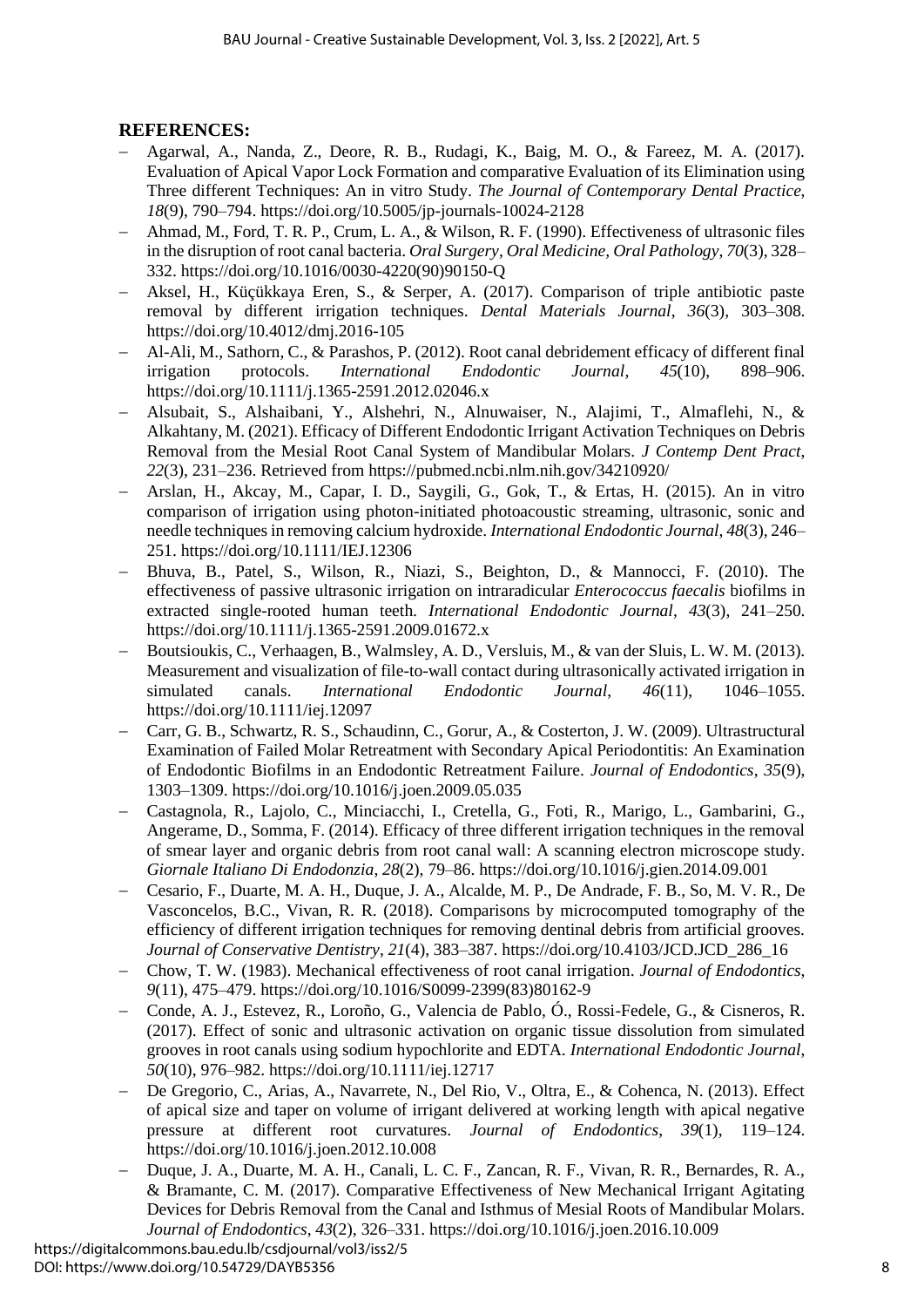- − Dutner, J., Mines, P., & Anderson, A. (2012). Irrigation trends among american association of endodontists members: A web-based survey. *Journal of Endodontics*, *38*(1), 37–40. https://doi.org/10.1016/j.joen.2011.08.013
- − Eneide, C., Castagnola, R., Martini, C., Grande, N. M., Bugli, F., Patini, R., Cordaro, M., Sanguinetti, M., Olivi, G., Isola, G., Marigo, L. (2019). Antibiofilm activity of three different irrigation techniques: An in vitro study. *Antibiotics*, *8*(3), 1–8. https://doi.org/10.3390/antibiotics8030112
- − Haupt, F., Meinel, M., Gunawardana, A., & Hülsmann, M. (2020). Effectiveness of different activated irrigation techniques on debris and smear layer removal from curved root canals: a SEM evaluation. *Australian Endodontic Journal : The Journal of the Australian Society of Endodontology Inc*, *46*(1), 40–46. https://doi.org/10.1111/AEJ.12342
- − Hulsmann, M., Peters, O. A., & Dummer, P. M. H. (2005). Mechanical preparation of root canals: shaping goals, techniques and means. *Endodontic Topics*, *10*(1), 30–76. https://doi.org/10.1111/j.1601-1546.2005.00152.x
- − Hülsmann, M., Rümmelin, C., & Schäfers, F. (1997). Root canal cleanliness after preparation with different endodontic handpieces and hand instruments: A comparative SEM investigation. *Journal of Endodontics*, *23*(5), 301–306. https://doi.org/10.1016/S0099-2399(97)80410-4
- − Innovative Sonic Powered Irrigation. (2021). Retrieved October 29, 2021, from https://www.vdw-dental.com/en/products/detail/eddy/
- − Jensen, S. A., Walker, T. L., Hutter, J. W., & Nicoll, B. K. (1999). Comparison of the cleaning efficacy of passive sonic activation and passive ultrasonic activation after hand instrumentation in molar root canals. *Journal of Endodontics*, *25*(11), 735–738. https://doi.org/10.1016/S0099- 2399(99)80120-4
- − Justo, A. M., Da Rosa, R. A., Santini, M. F., Ferreira, M. B. C., Pereira, J. R., Duarte, M. A. H., & Só, M. V. R. (2014). Effectiveness of final irrigant protocols for debris removal from simulated canal irregularities. *Journal of Endodontics*, *40*(12), 2009–2014. https://doi.org/10.1016/j.joen.2014.08.006
- − Kirar, D. S., Jain, P., & Patni, P. (2017). Comparison of different irrigation and agitation methods for the removal of two types of calcium hydroxide medicaments from the root canal wall: An invitro study. *Clujul Medical*, *90*(3), 327–332. https://doi.org/10.15386/cjmed-737
- Lee, S. J., Wu, M. K., & Wesselink, P. R. (2004a). The effectiveness of syringe irrigation and ultrasonics to remove debris from simulated irregularities within prepared root canal walls. *International Endodontic Journal*, *37*(10), 672–678. https://doi.org/10.1111/j.1365- 2591.2004.00848.x
- Lee, S. J., Wu, M. K., & Wesselink, P. R. (2004b). The efficacy of ultrasonic irrigation to remove artificially placed dentine debris from different-sized simulated plastic root canals. *International Endodontic Journal*, *37*(9), 607–612. https://doi.org/10.1111/j.1365-2591.2004.00857.x
- − Mohmmed, S. A., Vianna, M. E., Penny, M. R., Hilton, S. T., Mordan, N. J., & Knowles, J. C. (2018). Investigations into *in situ Enterococcus faecalis* biofilm removal by passive and active sodium hypochlorite irrigation delivered into the lateral canal of a simulated root canal model. *International Endodontic Journal*, *51*(6), 649–662. https://doi.org/10.1111/iej.12880
- − Mohmmed, S. A., Vianna, M. E., Penny, M. R., Hilton, S. T., Mordan, N., & Knowles, J. C. (2017). Confocal laser scanning, scanning electron, and transmission electron microscopy investigation of Enterococcus faecalis biofilm degradation using passive and active sodium hypochlorite irrigation within a simulated root canal model. *MicrobiologyOpen*, *6*(4), e00455. https://doi.org/10.1002/mbo3.455
- − Neuhaus, K. W., Liebi, M., Stauffacher, S., Eick, S., & Lussi, A. (2016). Antibacterial Efficacy of a New Sonic Irrigation Device for Root Canal Disinfection. *Journal of Endodontics*, *42*(12), 1799–1803. https://doi.org/10.1016/j.joen.2016.08.024
- − Pabel, A. K., & Hülsmann, M. (2017). Comparison of different techniques for removal of calcium hydroxide from straight root canals: an in vitro study. *Odontology*, *105*(4), 453–459. https://doi.org/10.1007/s10266-017-0293-6
- − Paqué, F., Al-Jadaa, A., & Kfir, A. (2012). Hard-tissue debris accumulation created by conventional rotary versus self-adjusting file instrumentation in mesial root canal systems of mandibular molars. *International Endodontic Journal*, *45*(5), 413–418. https://doi.org/10.1111/j.1365-2591.2011.01991.x